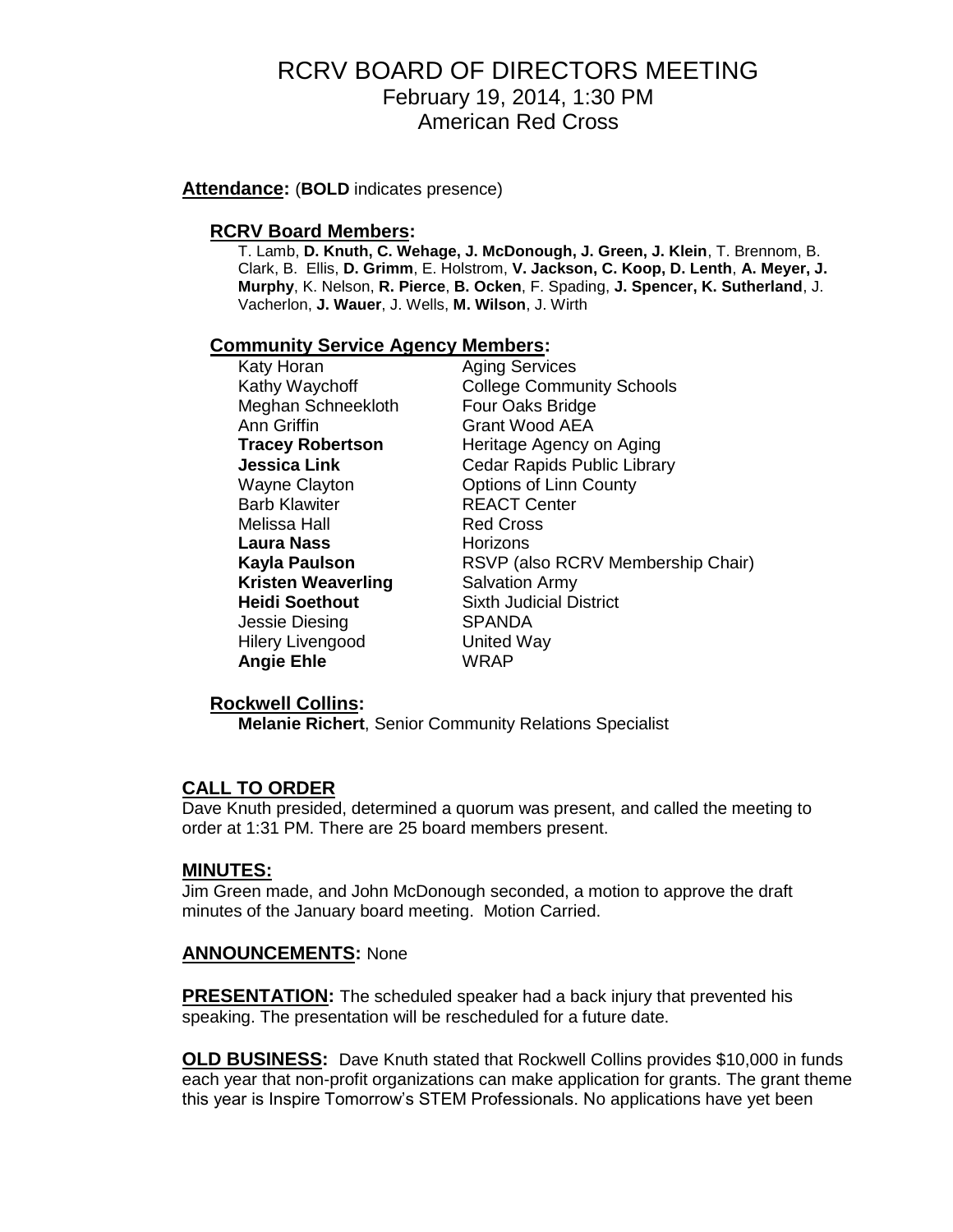## RCRV BOARD OF DIRECTORS MEETING February 19, 2014, 1:30 PM American Red Cross

received for the 2014 RCRV grants. Evaluation of applications is April  $3<sup>rd</sup>$  with award made the first week of May. The cut-off date for applications is April 2<sup>nd</sup>. No grant applications have been received to date.

**NEW BUSINESS:** John McDonough made and the motion was seconded to make additions and corrections to the Board of Directors. Welcomed were Rob Pierce, Secretary/Treasurer, Laura Nass, Horizons, and Kristen Weaverling, Salvation Army, and Kathy Horan, Aging Services, were accepted as new board members and officers.

**ROCKWELL COLLINS REPORT:** Melanie Richert reported a group of coops were joining R-C in June and may be a source of volunteers for projects. There has been some benchmarking how to get retirees and coops working together for intergenerational synergies.

### **PARTNER AGENCY REPORTS:**

**Options of Linn County:** Wayne Clayton:

I don't have anything to report for active RCRV requests, but I wanted to let you know that I may miss next week's RCRV board meeting due to a scheduling conflict. If able, though, I will attend.

**WRAP:** Angie Ehle reported their queue is increasing (10 projects). Seven are builds, 2 removals and 1 repair. They will do 6 builds in 2 days.

WRAP will be having a Volunteer Appreciation Breakfast date TBD in early April.

**RSVP Agency Report:** Kayla Paulson reported that she is still capturing hours from 2013. They need to clean up the member list to eliminate people not responding or participating. It wastes funds to cover them for insurance.

Pen Pals at Grant Wood school  $5<sup>th</sup>$  grade are interested in participating (53 students). Volunteers needed.

Need Supplemental Nutrition Assistance volunteers to give presentations and to assist with eligibility assessments; participating with Iowa Food Bank and HACAP.

Tax season – RCRV is supporting through AARP and VITA.

Days of Caring are May  $8<sup>th</sup>$  and  $9<sup>th</sup>$  this year.

**Horizons Report:** Laura Nass reported their 4<sup>th</sup> annual Meals On Wheels fundraiser was a huge success with over 5000 lunches purchased at \$10 each for more than \$50,000 plus other donations. Meals on wheels has more than 2000 clients.

**Department of Corrections Report:** Heidi Soethout reported the Larry the Lunchbox was a big hit with 4 visits.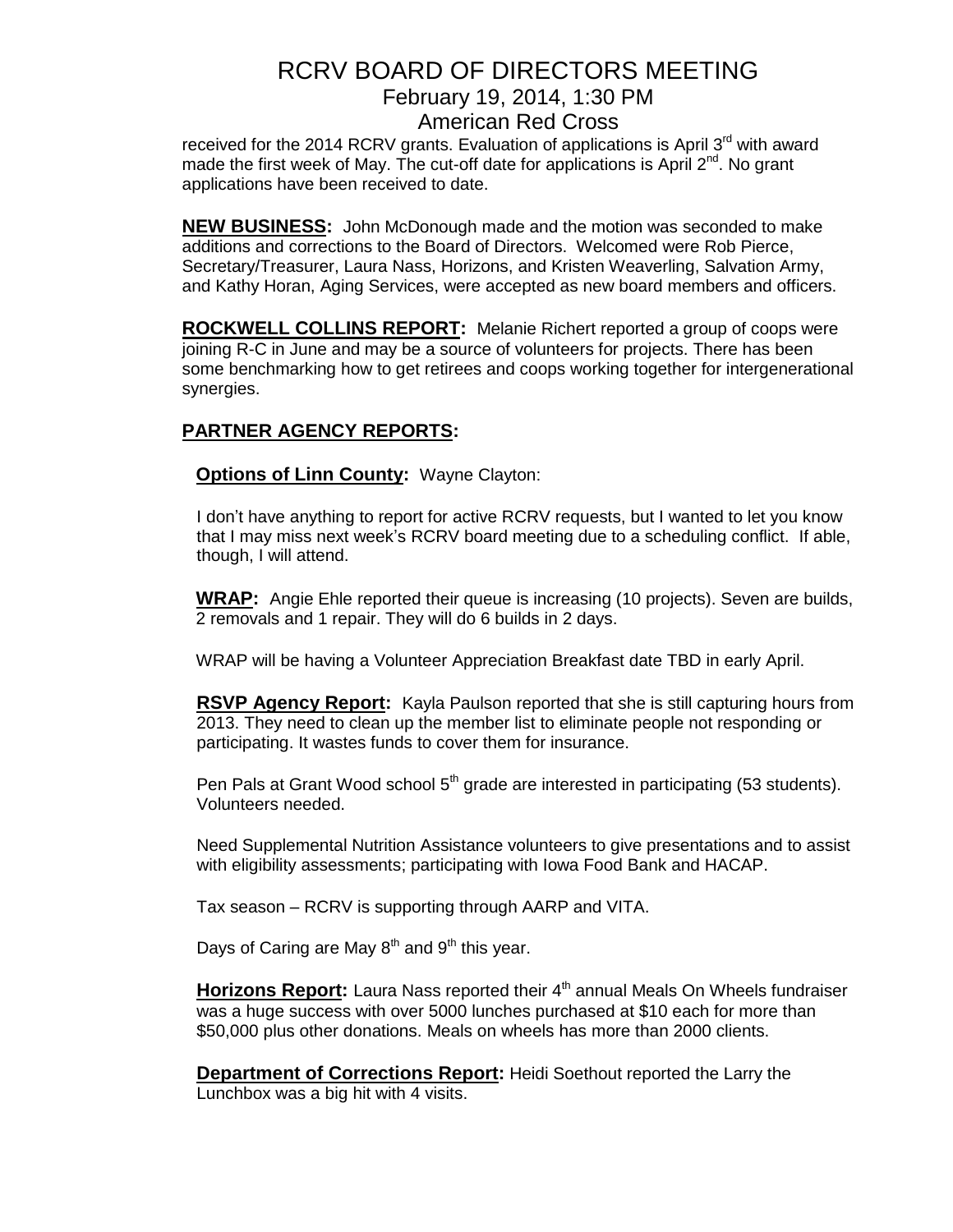# RCRV BOARD OF DIRECTORS MEETING February 19, 2014, 1:30 PM American Red Cross

**Salvation Army Report:** Kristin Weaverling reported their garden project will be a huge undertaking. They need lots of help with planning.

The Toys for Tots registration system is outdated and needs a committee to develop a better system for them.

Basketball league is in need of volunteers to assist with the concession stand.

Planning their summer children's program and have funds for enrolling 55 kids.

**Heritage Agency on Aging:** Tracey Robertson stated that she will be a presenter at next month meeting on Aging/Elder Abuse. A bill has been introduced in the Iowa house and senate and assigned to committees. The bill is based on the Elder Abuse Taskforce recommendations. Passage is anticipated. It is rumored to have \$600,000 appropriation attached.

**Cedar Rapids Public Library:** Jessica Link reported the public library was undergoing a leadership change with the departure in May of the library Director. He has left the city with a world class library and successfully built 2 new facilities in one year.

Over spring break the library will host a Mind Craft event for kids (March  $25<sup>th</sup>$ ). There will be live action Mind Craft with some kids building as the games are played by others. Need volunteers to assist with the event. Jessica will send Jon a sign-up sheet.

### **RCRV COMMITTEE CHAIR REPORTS:**

**Community Projects:** John McDonough reported they are currently providing assistance to the public library with computer courses.

Set up computers for Campfire.

Received a request from Prairie Point Middle School to build a 16 x 24 foot green house.

Indian Creek Nature Center asked for volunteers to help with Maple Syrup days.

**Data Base:** Jim Klein and Bill Ellis

Database was updated for a few returned newsletters requests for the eNewsletter.

Started to review the database documentation. Some of it hasn't been updated for 12 years.

**Communications:** Jim Green reported the next newsletter is 65% drafted. R-C has been requested to order envelopes.